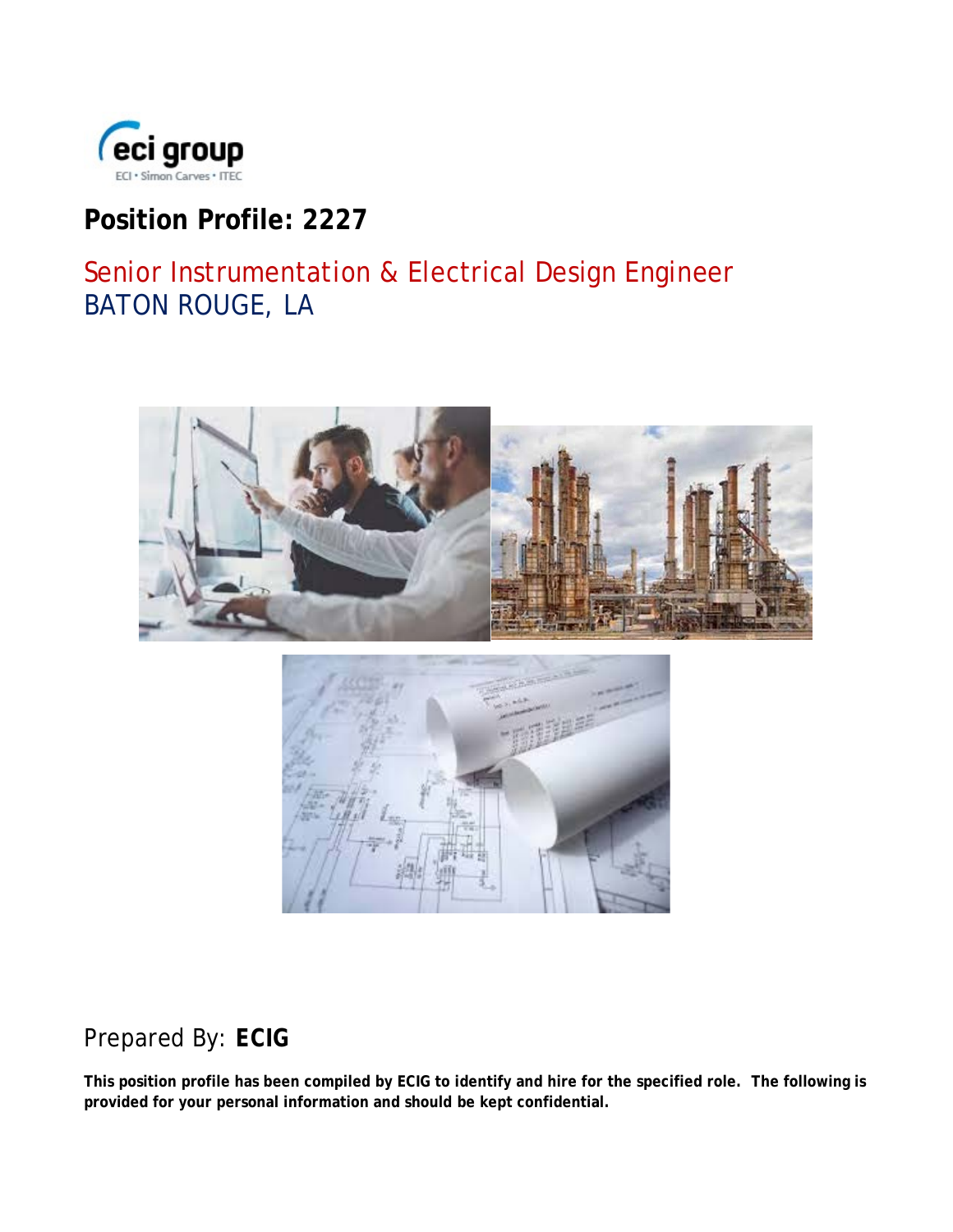

### **Senior Instrumentation & Electrical Engineer [2227]**

The world's leading specialist engineering contractor for low-density polyethylene (LDPE) and ethylene vinyl acetate (EVA) projects has an immediate a need for a *Senior Instrumentation Engineer* preferably with electrical engineering and LDPE knowledge.

#### **COMPANY INFORMATION: [WEBSITE** <https://ecigrouponline.com/engineering-services/> ]

Founded in 1977 ECI Group Inc. [ECIG] provides world-class engineering solutions to clients around the world, with have a long history of designing and developing industrial facilities and process plants for the production of fuels, chemicals and polymers. With core technical skills focused around the development and design of a range of processes, we continually embrace new technologies and innovative project methodologies which have contributed to our success in this field. Our full-service offering covers all Engineering discipline including Process, Mechanical (Machinery/Vessels), Piping and Pipe Stressing, Plant Layout, Electrical, Control & Instrumentation, and Civil & Structural. Our engineering services expertise includes:

- $\triangleright$  Concept Development feasibility, cost estimates, front end design, basic engineering
- Detailed Design hazard studies, FEA, DCS/SIS, flare systems, as-built drawings
- $\triangleright$  Owner's Engineer Project Management, contractor evaluation, due diligence, technical reviews
- $\triangleright$  Safety Critical Engineering SIL/LOPA, relief systems, HAZOP chair, thermal and vibrational stress analysis, design for high pressure / toxic / corrosive service

#### **BENEFITS AND FEATURES**

- $\checkmark$  Full Benefits Package health, dental, vision insurance.
- $\checkmark$  Company paid short & long-term disability and life insurance
- Flexible Spending Plans, Education Reimbursement, Dependent Care Spending Plan
- $\checkmark$  401K Retirement Plan
- $\checkmark$  Hybrid Work Schedules

#### **YOUR ROLE WITH THE COMPANY:**

- This position reports directly to the Instrumentation |Electrical Engineering Section Leader John Mekari, P.E. [https://www.linkedin.com/in/johnmekari/]
- Develop detailed design documents for new assignments which may involve some unusual or difficult problems requiring specific job or industry knowledge.
- Coordinate and execute instrumentation work with a lead instrument designer.
- Read and develop Piping & Instrumentation Diagrams (P&IDs)
- Preparation of instrumentation equipment and construction specification documents:
- Develop drawings and specifications for construction including network communication block diagrams, loop diagrams, logic diagrams, control panel details, junction box wiring diagrams, instrument installation details, etc.
- Review and evaluate equipment vendor information and determine suitability for specific project applications. Participate in Factory Acceptance Testing (FAT) when requested.
- Participate in field investigations and provide construction support.
- Respond to field information requests.

#### *Preferred Electrical Job Functions, in addition to the Essential Instrumentation Job Functions listed above:*

- Ability to coordinate and execute Electrical work with a lead Electrical designer.
- Design of plant power distribution and preparation of one-line diagrams, schematic diagrams,

### **ECI GROUP**

**FOR MORE INFORMATION CONTACT:** *Kathryn "Kate" Wilhelm, PE Director of Global Recruitment 985 264 6709* kwilhelm@ecigrouponline.com